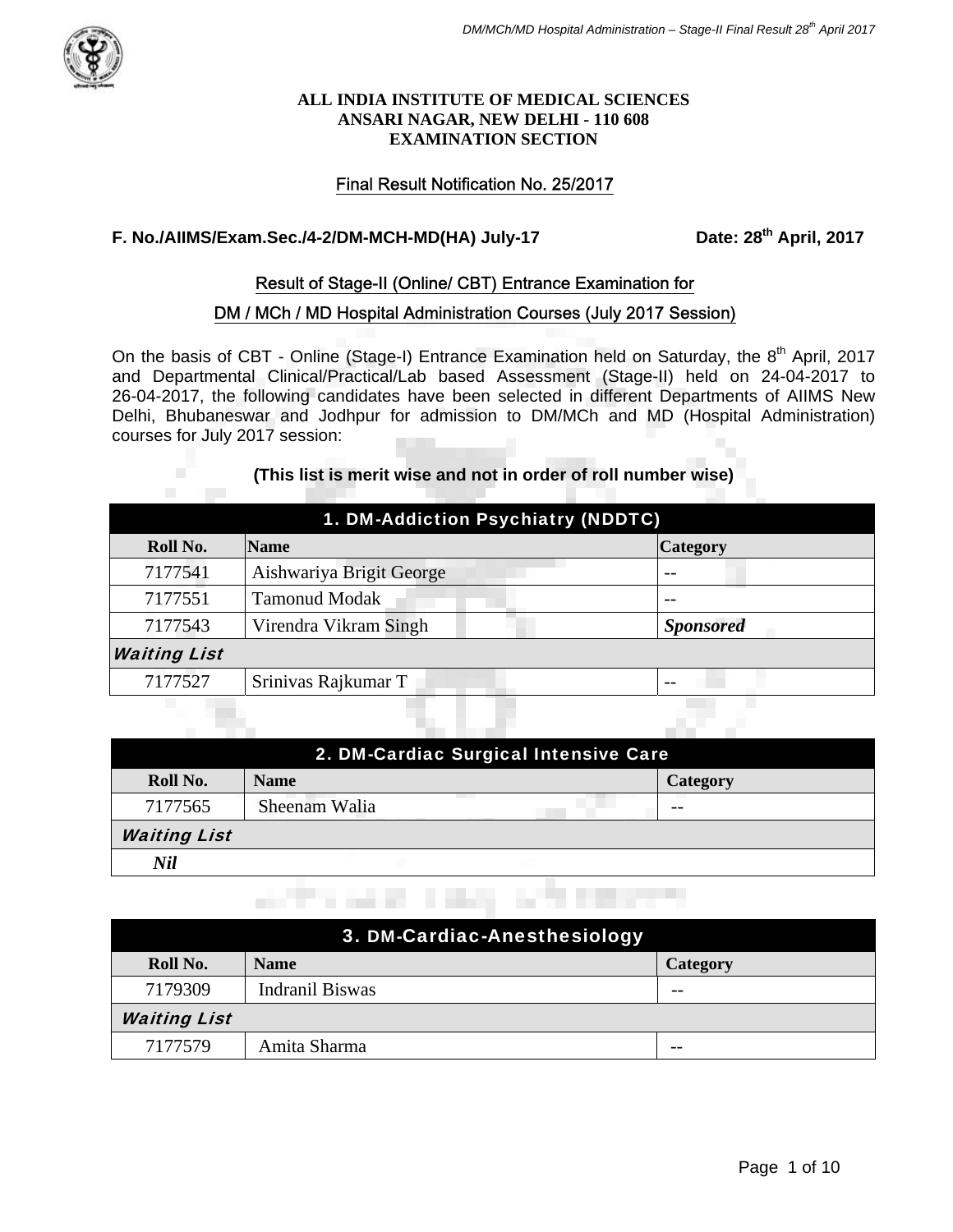

| 4. DM-Cardiology    |                             |                         |
|---------------------|-----------------------------|-------------------------|
| Roll No.            | <b>Name</b>                 | Category                |
| 7177813             | Surendra Kumar Naik         |                         |
| 7177326             | Venkatakrishnan             | --                      |
| 7177635             | Swati Singh                 |                         |
| 7176745             | Bharath Raj Kidambi         |                         |
| 7179121             | <b>Sushant Mishra</b>       | <b>Foreign National</b> |
| 7179329             | Abujam Indrajit Singh       | <b>Sponsored</b>        |
| <b>Waiting List</b> |                             |                         |
| 7177895             | Gauray Kumar Arora          |                         |
| 7177729             | Ashish Jain                 | --                      |
| 7177653             | a a<br>Joginder Singh Duhan | <b>Sponsored</b>        |
|                     |                             |                         |

|                     | 5. DM-Clinical Hematology   |                  |
|---------------------|-----------------------------|------------------|
| Roll No.            | <b>Name</b>                 | <b>Category</b>  |
| 7177901             | Vishnu Kumar Sharma         | <b>Sponsored</b> |
| 7177903             | Vikas Sharma                | <b>Sponsored</b> |
| <b>Waiting List</b> |                             |                  |
| 7179799             | <b>Ashok Asaram Meshram</b> | <b>Sponsored</b> |
| n a                 |                             |                  |

| 7. DM-Critical Care Medicine |                             |                 |
|------------------------------|-----------------------------|-----------------|
| Roll No.                     | <b>Name</b>                 | <b>Category</b> |
| 7176791                      | Suhas P                     |                 |
| 7178015                      | Mohd Mustahsin              |                 |
| 7178005                      | <b>Alok Kumar Panigrahy</b> |                 |
| 7178061                      | Shiv Akshat<br>a sa B       | --              |
| <b>Waiting List</b>          |                             |                 |
| 7178063                      | <b>Srikant Behera</b>       |                 |
| 7178075                      | Rupali Patnaik              |                 |

| 8. DM-Endocrinology |                 |          |
|---------------------|-----------------|----------|
| Roll No.            | <b>Name</b>     | Category |
| 7178197             | Suraj S Kubihal | --       |
| <b>Waiting List</b> |                 |          |
| 7178151             | Jai Kumar Gavli | $- -$    |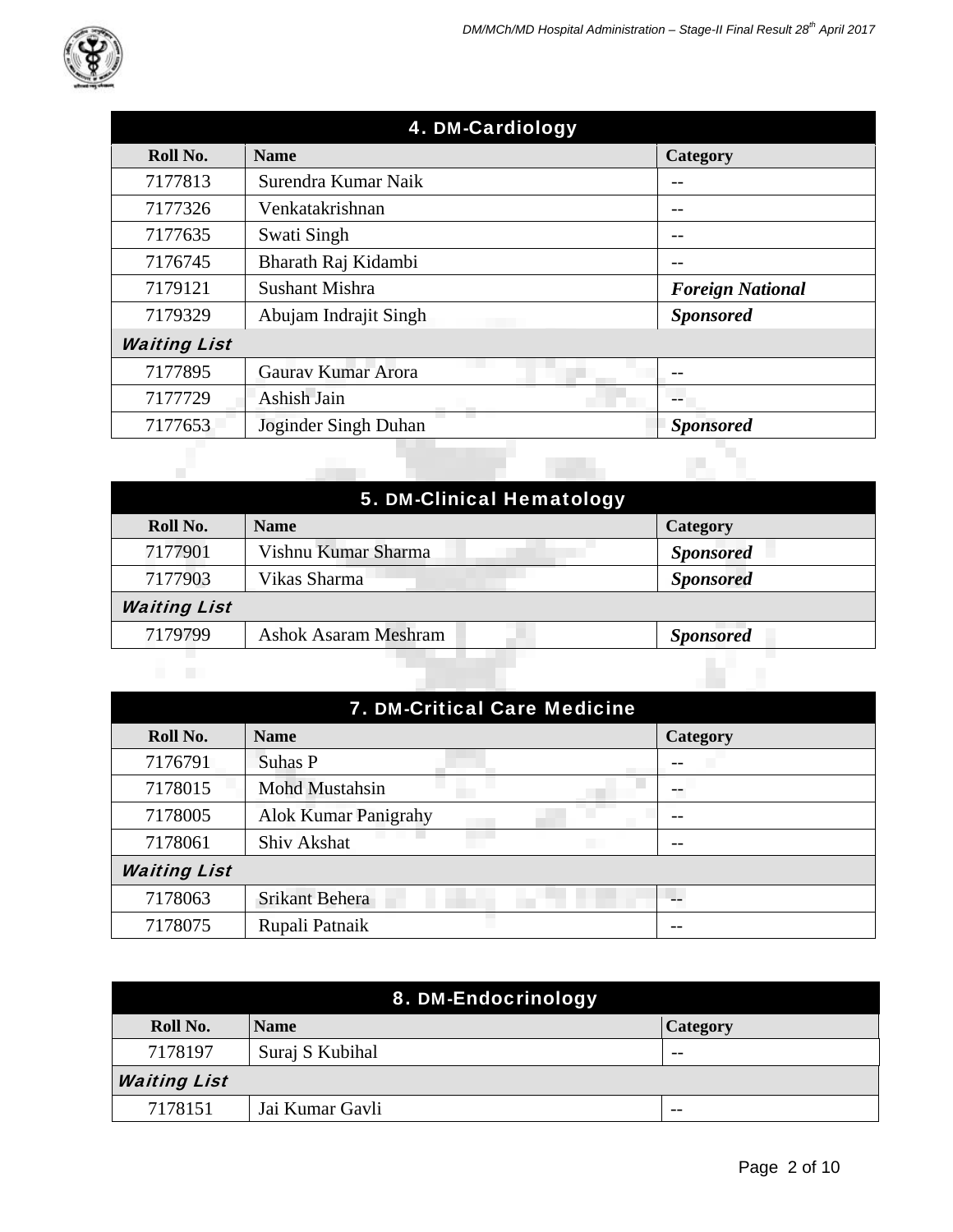| 9. DM-Gastroenterology |                          |                  |
|------------------------|--------------------------|------------------|
| Roll No.               | <b>Name</b>              | Category         |
| 7178357                | <b>Abhinav Anand</b>     |                  |
| 7178365                | Gedella Varun Teja       | --               |
| 7178307                | Sudheer Kumar Vuyyuru    | --               |
| 7178295                | Sanchit Sharma           |                  |
| 7178399                | Ashish Chauhan           | <b>Sponsored</b> |
| <b>Waiting List</b>    |                          |                  |
| 7178375                | Saurabh Mishra           |                  |
| 7178291                | Antriksh Kumar           |                  |
| 7178429                | <b>Amit Anurag Singh</b> | <b>Sponsored</b> |
|                        |                          |                  |
|                        |                          |                  |

|                     | 10. DM-Hematopathology        |                 |
|---------------------|-------------------------------|-----------------|
| Roll No.            | <b>Name</b>                   | <b>Category</b> |
| 7178431             | Harankhedkar Shivangi Jayant  |                 |
| <b>Waiting List</b> |                               |                 |
| 7178525             | Kapadia Alpeshkumar Bipinbhai |                 |

Y.

| <b>11. DM-Infectious Diseases</b> |                        |                 |  |
|-----------------------------------|------------------------|-----------------|--|
| Roll No.                          | <b>Name</b>            | <b>Category</b> |  |
| 7178555                           | Neha Rastogi           | --              |  |
| 7179953                           | Shah Sanket Ishwarbhai |                 |  |
| 7179529                           | Soumyadip Chatterji    |                 |  |
| <b>Waiting List</b>               |                        |                 |  |
| 7178557                           | Dr Chhavi Gupta        |                 |  |
| 7178607                           | <b>Ghazal Tansir</b>   |                 |  |

|                     | <b>12. DM-Medical Genetics</b> |                 |
|---------------------|--------------------------------|-----------------|
| Roll No.            | <b>Name</b>                    | <b>Category</b> |
| 7179963             | Correa Alec Reginald Errol     | --              |
| <b>Waiting List</b> |                                |                 |
| 7178629             | Bhawana Aggarwal               |                 |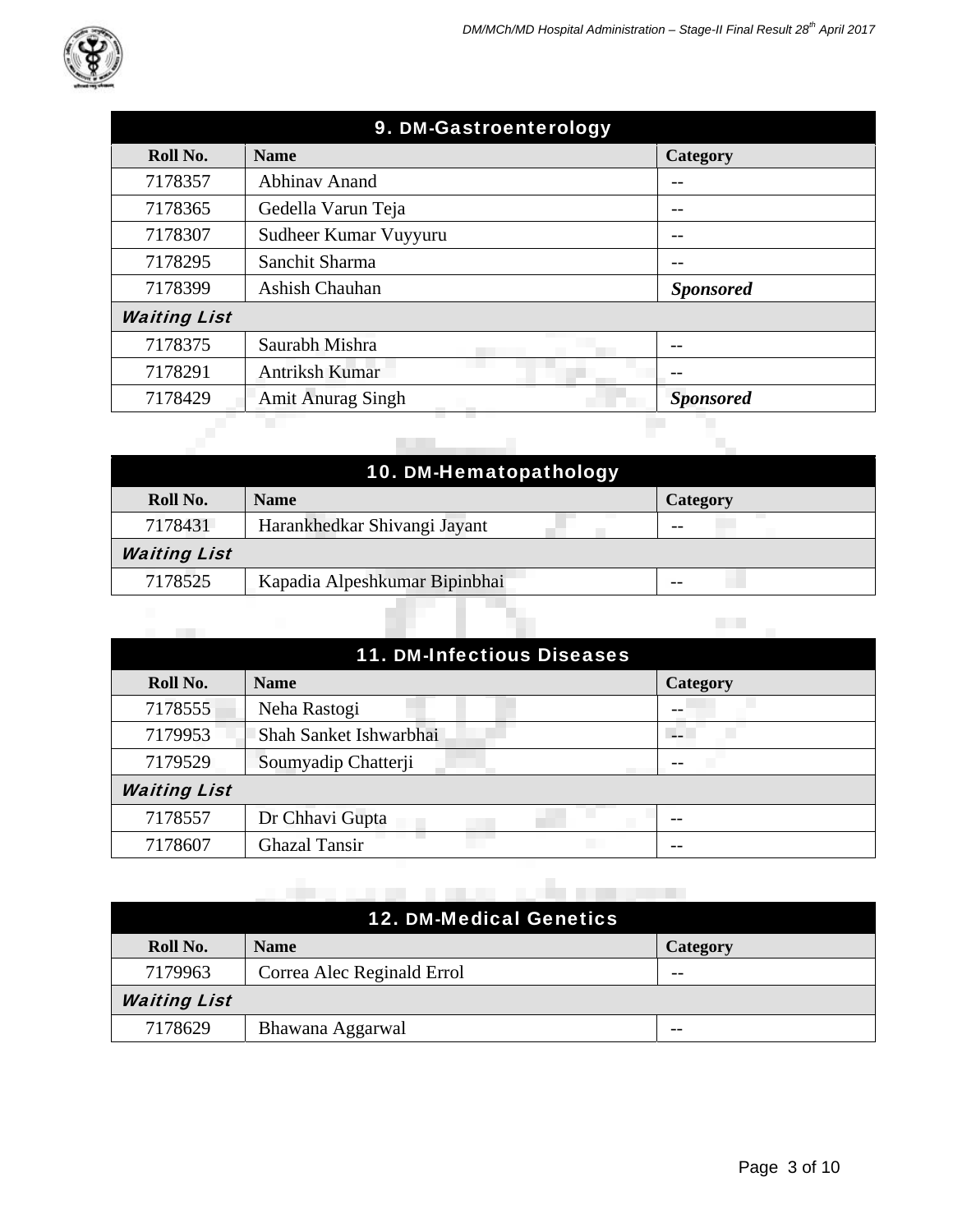| 13. DM-Medical Oncology |                         |                  |
|-------------------------|-------------------------|------------------|
| Roll No.                | <b>Name</b>             | <b>Category</b>  |
| 7178655                 | Harish Kancharla        |                  |
| 7178723                 | Sukesh C Nair           |                  |
| 7177514                 | <b>Gundu Naresh</b>     |                  |
| 7178681                 | Rajeev Sandal           | <b>Sponsored</b> |
| <b>Waiting List</b>     |                         |                  |
| 7178691                 | Pawar Satyajit Jalinder |                  |
| 7178717                 | Santosh Kumar C         |                  |
| 7178667                 | Sunil Sharma            | <b>Sponsored</b> |
|                         |                         |                  |

| 14. DM-Neonatology  |                       |                  |  |
|---------------------|-----------------------|------------------|--|
| Roll No.            | <b>Name</b>           | <b>Category</b>  |  |
| 7178855             | Akash Sharma          |                  |  |
| 7178767             | Deena Thomas          |                  |  |
| 7178849             | <b>Romesh Gauttam</b> | <b>Sponsored</b> |  |
| <b>Waiting List</b> |                       |                  |  |
| 7178905             | Chanchal Kumar        | $- -$            |  |
|                     |                       |                  |  |
|                     |                       |                  |  |

| 15. DM-Nephrology   |                         |                  |
|---------------------|-------------------------|------------------|
| Roll No.            | <b>Name</b>             | <b>Category</b>  |
| 7177115             | Kristin George          | $- -$            |
| 7178937             | Tirlangi Praveen Kumar  | --               |
| 7179005             | Sukhwinder Singh Sangha | <b>Sponsored</b> |
| <b>Waiting List</b> |                         |                  |
| 7177109             | Ganga R G               | $ -$             |
| 7178985             | Abhinav Rana            | <b>Sponsored</b> |

| 16. DM-Neuroanesthesiology & Critical Care |                      |                  |  |
|--------------------------------------------|----------------------|------------------|--|
| Roll No.                                   | <b>Name</b>          | <b>Category</b>  |  |
| 7179017                                    | Prerna Biswal        |                  |  |
| 7179023                                    | Ankur Khandelwal     |                  |  |
| 7179035                                    | Shukla Ratnesh Kumar | <b>Sponsored</b> |  |
| <b>Waiting List</b>                        |                      |                  |  |
| 7179013                                    | Vattipalli Sameera   |                  |  |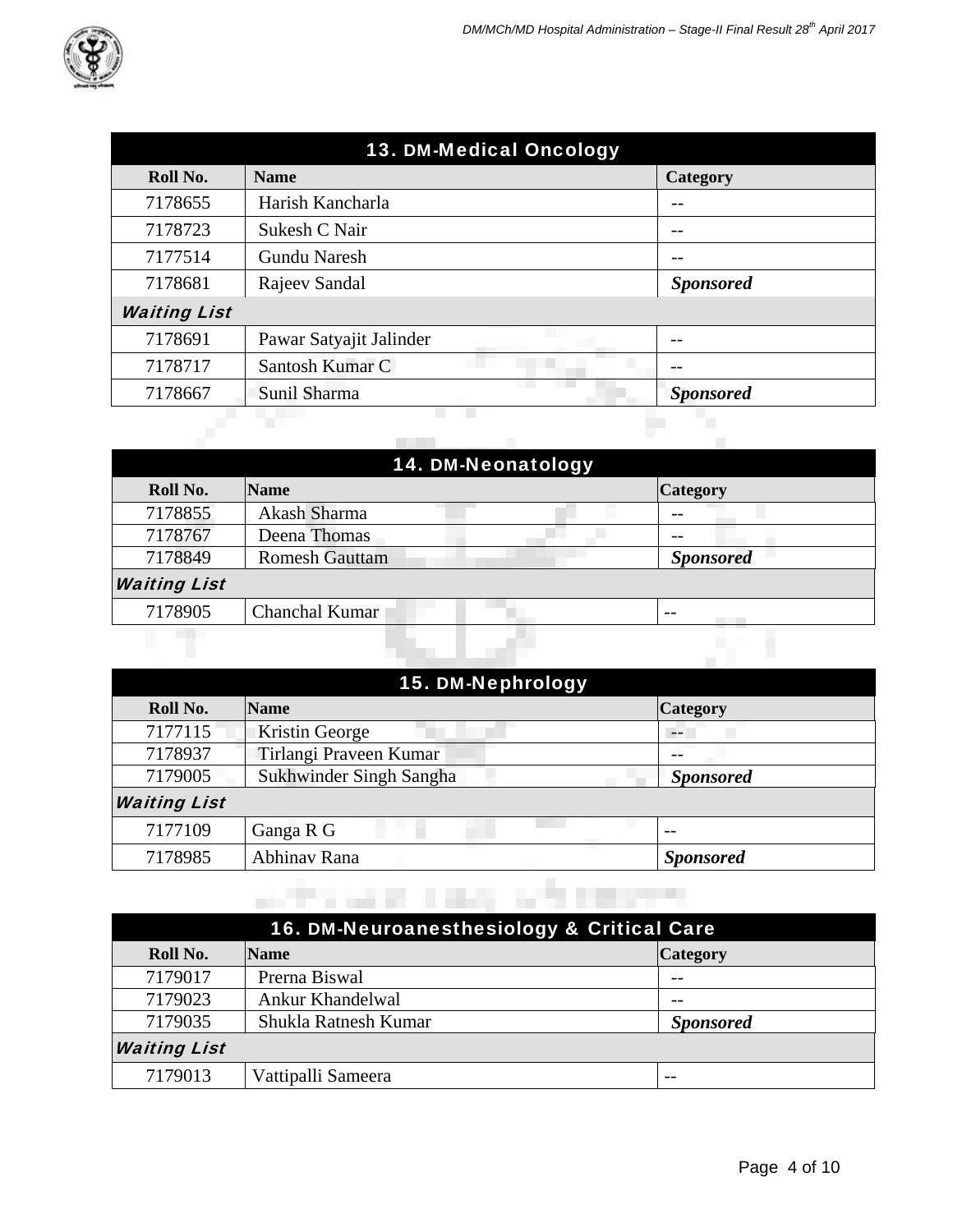| 17. DM-Neurology    |                         |                 |
|---------------------|-------------------------|-----------------|
| Roll No.            | <b>Name</b>             | <b>Category</b> |
| 7177588             | Sourabh Jain            |                 |
| 7177540             | Sameer Arora            |                 |
| 7180077             | Sharma Apurva Nagesh    |                 |
| 7180083             | Babtiwale Smruti Ram    | --              |
| 7177532             | Raja Gulfam Shaikh      | --              |
| <b>Waiting List</b> |                         |                 |
| 7179316             | Snigdha Komakula        | $- -$           |
| 7178661             | Mridula Singh           | $- -$           |
| 7177221             | J N Durga Rao Yadavalli | --              |
|                     |                         |                 |
|                     |                         |                 |

| 18. DM-Neuroimaging and interventional Neuroradiology |                        |                  |
|-------------------------------------------------------|------------------------|------------------|
| Roll No.                                              | <b>Name</b>            | <b>Category</b>  |
| 7177253                                               | Amutha Bharathi M      |                  |
| 7180087                                               | Murumkar Vivek Shriram |                  |
| 7177624                                               | Rupi Jamwal            | <b>Sponsored</b> |
| <b>Waiting List</b>                                   |                        |                  |
| 7177255                                               | Puneeth KT             | $- -$            |
|                                                       |                        |                  |

|                     | 19. DM-Onco-Anesthesia(Dr.BRAIRCH) |                 |  |
|---------------------|------------------------------------|-----------------|--|
| Roll No.            | <b>Name</b>                        | <b>Category</b> |  |
| 7177686             | Dr Mahima Gupta                    | $- -$           |  |
| 7177638             | Rohini Dattatri                    |                 |  |
| 7177636             | Shilpi Agarwal                     | --              |  |
| <b>Waiting List</b> |                                    |                 |  |
| 7177678             | Raghav Gupta                       | $ -$            |  |
| 7177664             | Deepti Ahuja                       | $- -$           |  |

|                     | 20. DM-Paediatric Cardiology |                 |
|---------------------|------------------------------|-----------------|
| Roll No.            | <b>Name</b>                  | <b>Category</b> |
| 7177748             | Arvind B                     | --              |
| <b>Waiting List</b> |                              |                 |
| 7177694             | Karuru Uma Devi              | $- -$           |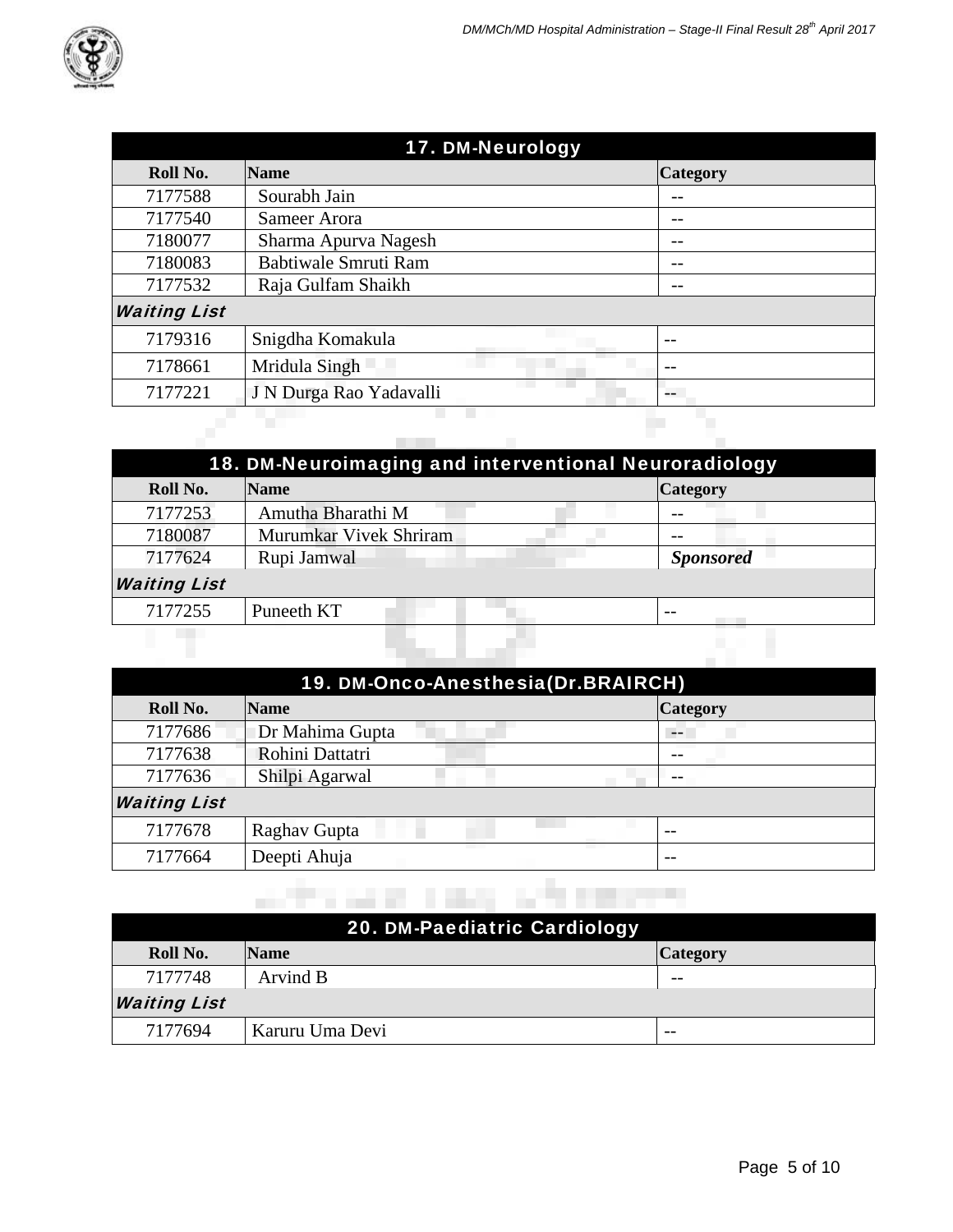

| 21. DM-Paediatric Neurology |                            |                 |
|-----------------------------|----------------------------|-----------------|
| Roll No.                    | <b>Name</b>                | <b>Category</b> |
| 7177804                     | Vaishakh Anand             | --              |
| 7177764                     | Luhar Zulfigar Mohmadrafiq | --              |
| <b>Waiting List</b>         |                            |                 |
| 7176624                     | Abhishek R Jain            | $- -$           |

|          | 22. DM-Pulmonary, Critical Care & Sleep Medicine                 |                 |  |
|----------|------------------------------------------------------------------|-----------------|--|
| Roll No. | <b>Name</b>                                                      | <b>Category</b> |  |
| 7176644  | - AIIMS-New Delhi<br>Sryma P B                                   |                 |  |
| 7179088  | Tejas M Suri<br>- AIIMS-New Delhi                                |                 |  |
| 7177852  | Nithiyanandan R<br>- AIIMS-Jodhpur                               |                 |  |
| 7177882  | - AIIMS-Bhubaneswar<br>Mujeeb Rahman K K                         |                 |  |
| 7177836  | Gopal Chawla<br>- AIIMS-Jodhpur                                  |                 |  |
|          | Waiting List (AIIMS-New Delhi, AIIMS-Bhubaneswar, AIIMS-Jodhpur) |                 |  |
| 7177844  | Richa Mittal                                                     |                 |  |
| 7177898  | Priyank Jain                                                     | --              |  |
| 7177850  | Zubair Ahmad Thoker                                              |                 |  |
|          |                                                                  |                 |  |

| 23. DM-Therapeutic Nuclear Medicine |                        |                 |  |
|-------------------------------------|------------------------|-----------------|--|
| Roll No.                            | <b>Name</b>            | <b>Category</b> |  |
| 7177906                             | Saurabh Arora          |                 |  |
| <b>Waiting List</b>                 |                        |                 |  |
| 7177908                             | <b>Abhishek Behera</b> | $- -$           |  |
|                                     |                        |                 |  |
|                                     |                        |                 |  |

| 24. DM-Vascular Radiology |                    |                 |
|---------------------------|--------------------|-----------------|
| Roll No.                  | <b>Name</b>        | <b>Category</b> |
| 7177926                   | Mumun Sinha        | --              |
| 7177928                   | <b>Manish Shaw</b> | $- -$           |
| <b>Waiting List</b>       |                    |                 |
| 7176676                   | Santha Kumar S     | $- -$           |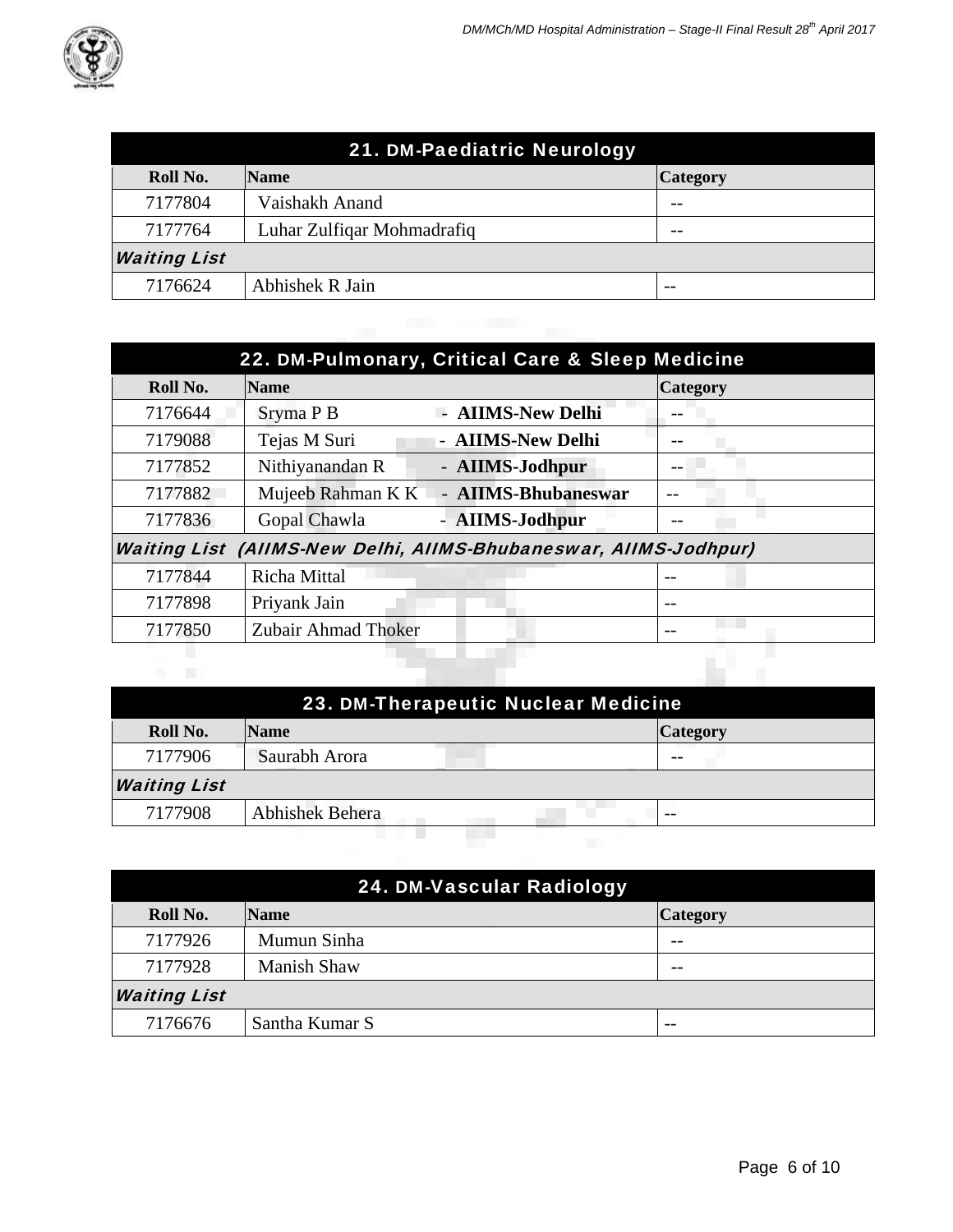

| 25. MCh-Breast Endocrine & General Surgery |                     |                  |
|--------------------------------------------|---------------------|------------------|
| Roll No.                                   | <b>Name</b>         | <b>Category</b>  |
| 7178000                                    | Dhruv Mahajan       |                  |
| 7179782                                    | Neha Gupta          |                  |
| 7179388                                    | Dhritiman Maitra    | <b>Sponsored</b> |
| <b>Waiting List</b>                        |                     |                  |
| 7179802                                    | Jnaneshwari Jayaram | --               |
|                                            |                     |                  |
|                                            |                     |                  |

| 26. MCh-Cardiothoracic & Vascular Surgery |                       |                 |  |
|-------------------------------------------|-----------------------|-----------------|--|
| Roll No.                                  | <b>Name</b>           | <b>Category</b> |  |
| 7179396                                   | Sanjoy Sen Gupta      |                 |  |
| 7178034                                   | Srikant               |                 |  |
| 7176736                                   | Vaidya Yash Pradeep   |                 |  |
| 7179812                                   | N Harsha Vardhan      |                 |  |
| 7179392                                   | <b>Ratnesh Kumar</b>  |                 |  |
| <b>Waiting List</b>                       |                       |                 |  |
| 7176730                                   | Sushama Gayatri B     | --              |  |
| 7178040                                   | P Adarsh              | --              |  |
| 7178030                                   | Syed Shamayal Rabbani | --              |  |
|                                           |                       |                 |  |
|                                           |                       |                 |  |

| <b>Tale</b>         |                             |                 |
|---------------------|-----------------------------|-----------------|
|                     | 27. MCh-G.I.Surgery         |                 |
| Roll No.            | <b>Name</b>                 | <b>Category</b> |
| 7178134             | <b>Basant Narayan Singh</b> |                 |
| 7178232             | <b>Tanmay Dutta</b>         | --              |
| <b>Waiting List</b> |                             |                 |
| 7178254             | Kushal Bairoliya            | $- -$           |
|                     |                             |                 |

| 28. MCh-Head-Neck Surgery & Oncology |                        |                 |  |
|--------------------------------------|------------------------|-----------------|--|
| Roll No.                             | <b>Name</b>            | <b>Category</b> |  |
| 7179908                              | <b>Shikhar Sawhney</b> | $- -$           |  |
| <b>Waiting List</b>                  |                        |                 |  |
| 7178264                              | Pirabu S               | $- -$           |  |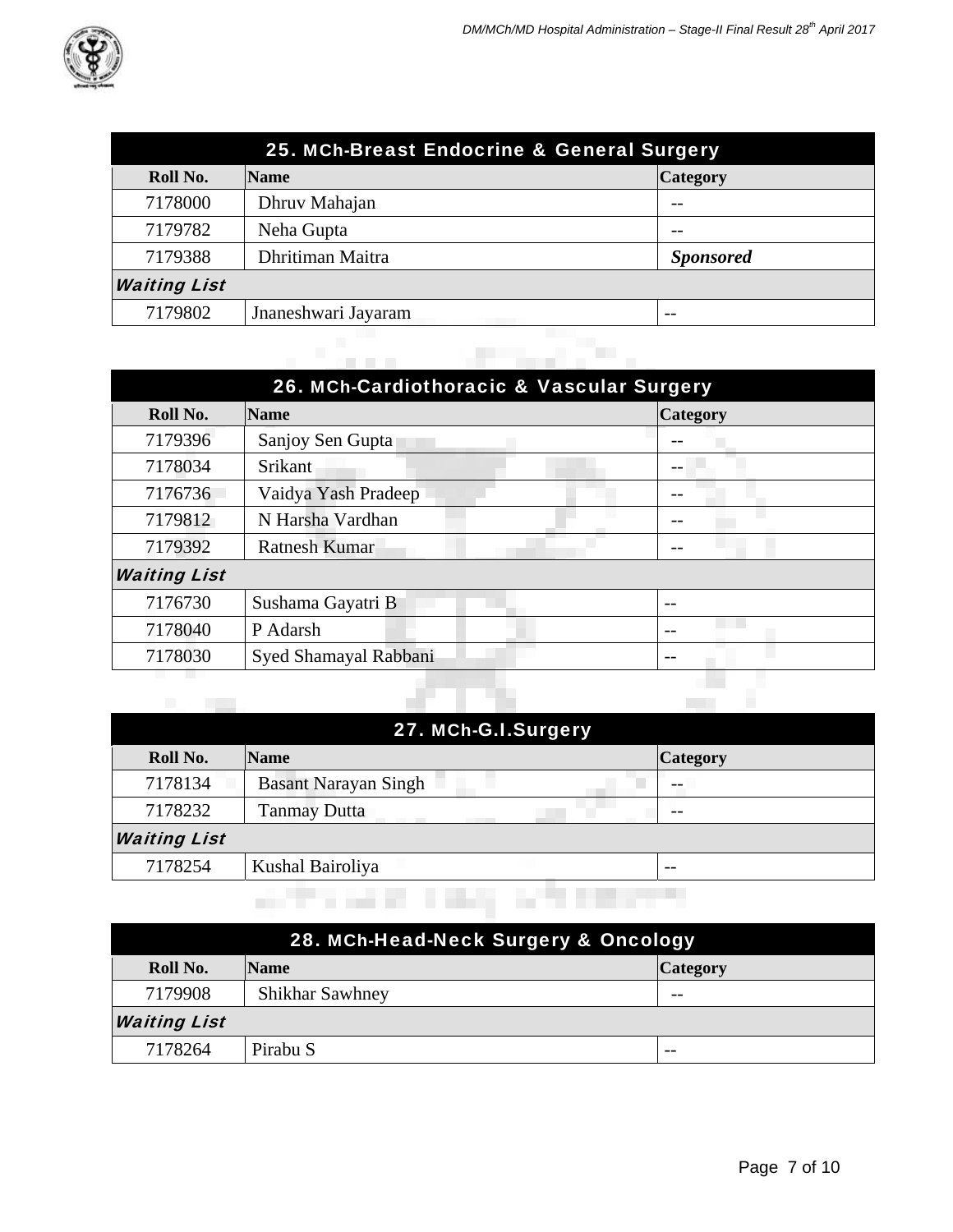

| 29. MCh-Minimal Access Surgery & General Surgery |                          |                  |
|--------------------------------------------------|--------------------------|------------------|
| Roll No.                                         | <b>Name</b>              | <b>Category</b>  |
| 7178356                                          | Gauray Joshi             |                  |
| 7179464                                          | Washim Firoz Khan        |                  |
| 7177008                                          | Shashikiran N J          |                  |
| 7179470                                          | Samarendra Nath Tripathi | <b>Sponsored</b> |
| <b>Waiting List</b>                              |                          |                  |
| 7178458                                          | Vishrut Bharti           | $- -$            |
| 7178478                                          | Md Faizul Haque          | $- -$            |
| 7178352                                          | Sandeep Jain             | <b>Sponsored</b> |

| <b>30. MCh-Neuro-Surgery</b> |                                      |                          |                 |
|------------------------------|--------------------------------------|--------------------------|-----------------|
| Roll No.                     | <b>Name</b>                          |                          | <b>Category</b> |
| 7178502                      | Ankit Jain                           | - AIIMS-New Delhi        |                 |
| 7178628                      | Faiz Akram Siddiqui                  | - AIIMS-New Delhi        |                 |
| 7179994                      | Mandeep Singh Kataria                | - AIIMS-New Delhi        |                 |
| 7178530                      | Gour Surya Sri Krishna               | <b>AIIMS-New Delhi</b>   |                 |
| 7178610                      | Arunav Sharma                        | - AIIMS-Bhubaneswar      |                 |
| 7178534                      | Kirit Arumalla                       | <b>AIIMS-Bhubaneswar</b> |                 |
| <b>Waiting List</b>          | (AIIMS-New Delhi, AIIMS-Bhubaneswar) |                          |                 |
| 7178504                      | <b>Abhinav Veerwal</b>               |                          |                 |
| 7178538                      | Dibya Jyoti Mahakul                  |                          |                 |
| 7178508                      | Maruti Nandan                        |                          |                 |
|                              |                                      |                          |                 |
|                              |                                      |                          |                 |

| <b>31. MCh-Pediatrics Surgery</b>                                          |                       |                     |                 |
|----------------------------------------------------------------------------|-----------------------|---------------------|-----------------|
| Roll No.                                                                   | <b>Name</b>           |                     | <b>Category</b> |
| 7178646                                                                    | Suramya Anand         | - AIIMS-New Delhi   | --              |
| 7178654                                                                    | Priyanka Parveen Garg | - AIIMS-Jodhpur     |                 |
| 7177080                                                                    | Rajeev Thilak C       | - AIIMS-Jodhpur     |                 |
| 7177078                                                                    | Narahari Janjala      | - AIIMS-Bhubaneswar | --              |
| <b>Waiting List</b><br>(AIIMS-New Delhi, AIIMS-Bhubaneswar, AIIMS-Jodhpur) |                       |                     |                 |
| 7179998                                                                    | Parekh Hetanshu Rajul |                     | $- -$           |
| 7178644                                                                    | Vidhya G              |                     |                 |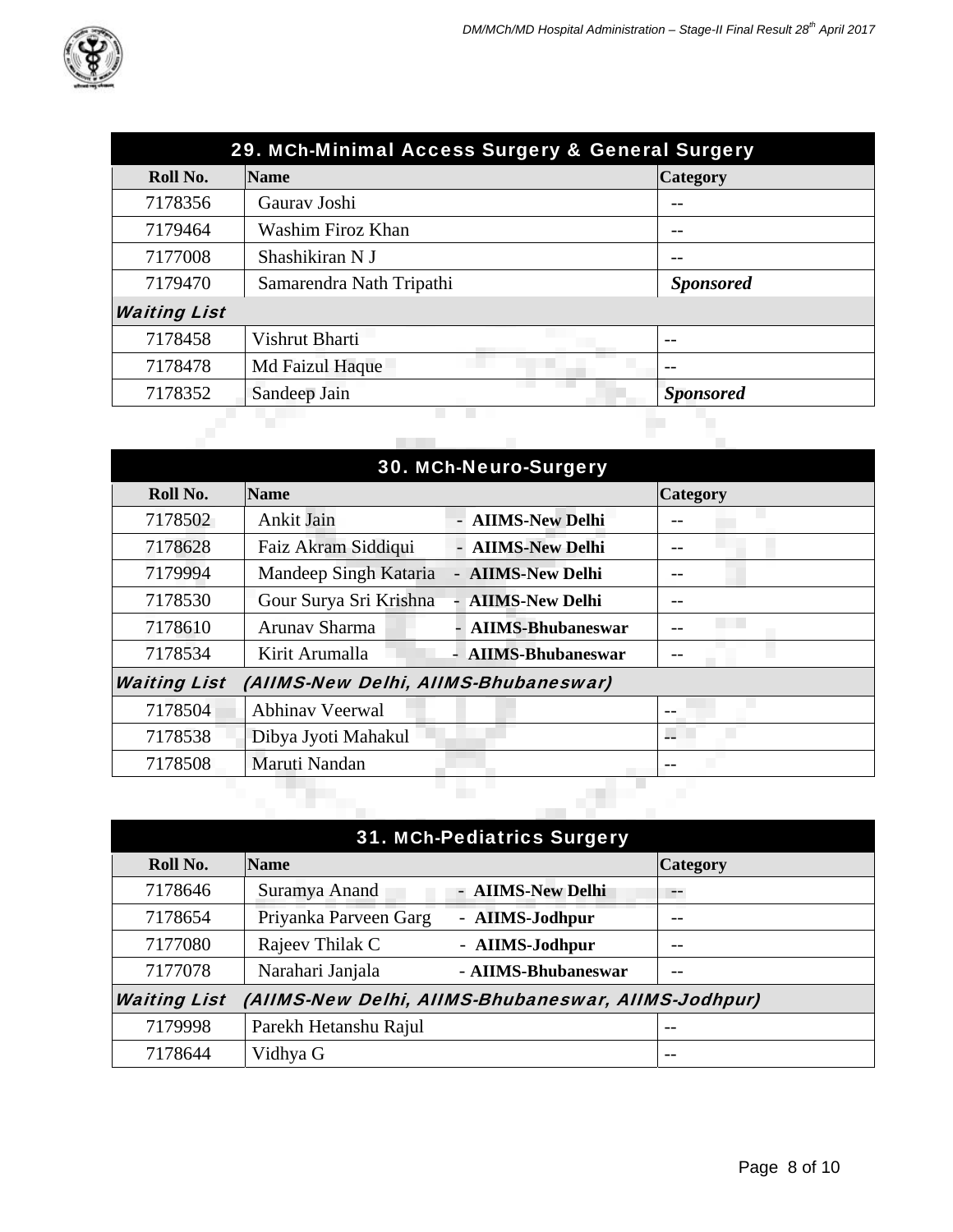

| 32. MCh-Plastic & Reconstructive Surgery |                    |                 |
|------------------------------------------|--------------------|-----------------|
| Roll No.                                 | <b>Name</b>        | <b>Category</b> |
| 7178688                                  | <b>Aniket Dave</b> | --              |
| 7178702                                  | Moumita De         | --              |
| <b>Waiting List</b>                      |                    |                 |
| 7178700                                  | Amit Srivastava    | --              |

| 33. MCh-Surgical Oncology |                |                 |  |
|---------------------------|----------------|-----------------|--|
| Roll No.                  | <b>Name</b>    | <b>Category</b> |  |
| 7178724                   | Raghuram K     | --              |  |
| 7178786                   | Navin Kumar    |                 |  |
| <b>Waiting List</b>       |                |                 |  |
| 7178826                   | Vigneshwaran B |                 |  |
|                           |                |                 |  |
|                           |                |                 |  |

| 34. MCh-Trauma Surgery And Critical Care |                |                                |  |
|------------------------------------------|----------------|--------------------------------|--|
| Roll No.                                 | <b>Name</b>    | <b>Category</b>                |  |
| 7178844                                  | Soumya Ghoshal | --<br><b>Contract Contract</b> |  |
| 7178834                                  | Vivek Kumar    |                                |  |
| <b>Waiting List</b>                      |                |                                |  |
| 7180058                                  | Preeti V       | $ -$                           |  |
|                                          |                |                                |  |

| 35. MCh-Urology     |                        |                  |  |
|---------------------|------------------------|------------------|--|
| Roll No.            | <b>Name</b>            | <b>Category</b>  |  |
| 7178982             | Harshit Garg           |                  |  |
| 7178904             | Kulbhushan Sharma      | <b>Sponsored</b> |  |
| <b>Waiting List</b> |                        |                  |  |
| 7178910             | <b>Prashant Singh</b>  |                  |  |
| 7178946             | <b>Abhishek Thakur</b> | <b>Sponsored</b> |  |

| 36. MD-Hospital Administration |                  |                 |  |
|--------------------------------|------------------|-----------------|--|
| Roll No.                       | <b>Name</b>      | <b>Category</b> |  |
| 7179070                        | Kshitija Singh   | --              |  |
| 7179632                        | Siddharth Mishra | $- -$           |  |
| <b>Waiting List</b>            |                  |                 |  |
| 7179058                        | Shalini Ashri    | $- -$           |  |